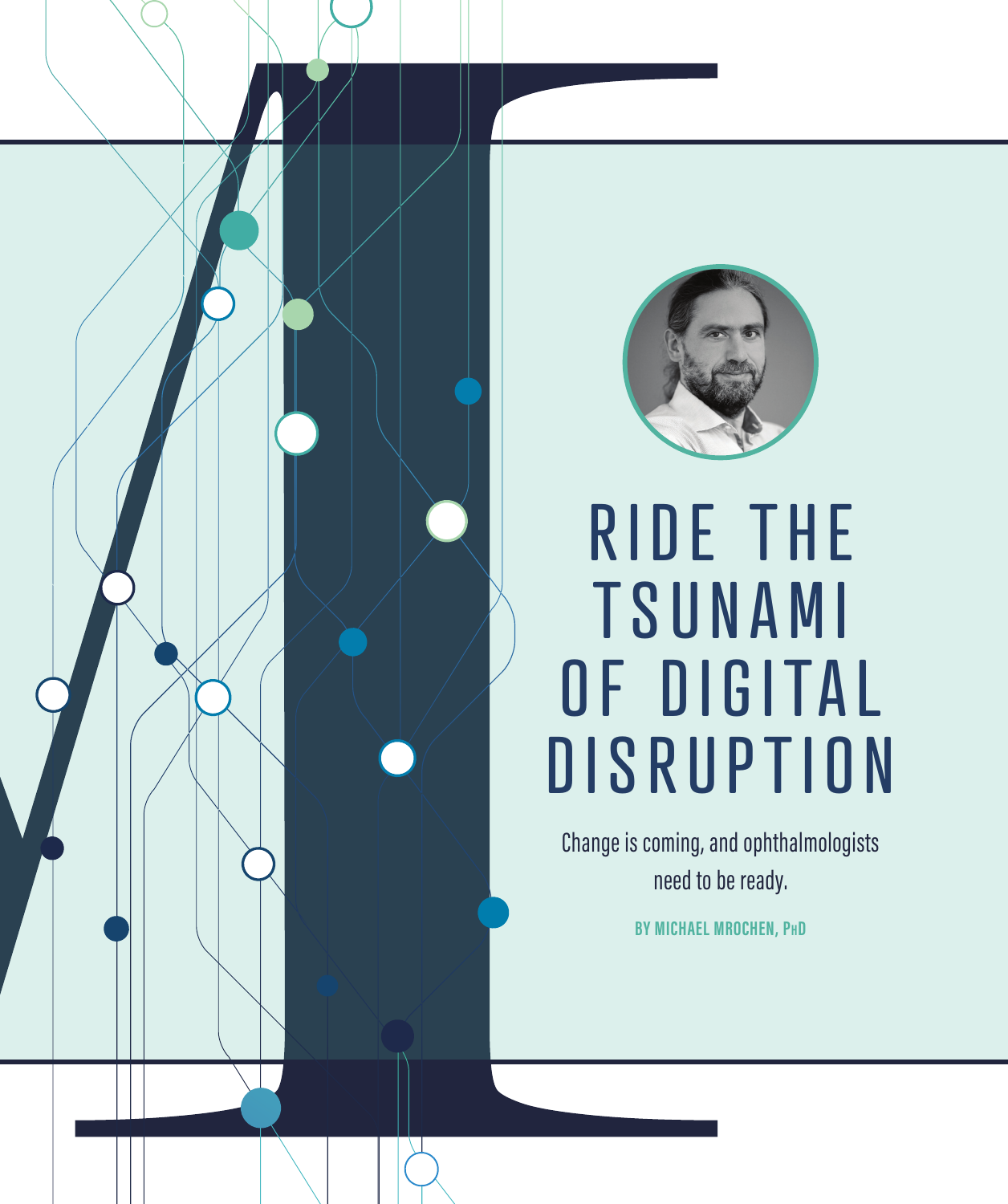### *DIGITAL HEALTH CARE*

Igitalization has substantially<br>
changed our personal lives duri<br>
the past 20 years, but the field d<br>
cataract and refractive surgery<br>
only now starting to experience<br>
the fundamental changes associated igitalization has substantially changed our personal lives during the past 20 years, but the field of cataract and refractive surgery is only now starting to experience with the trend toward digital transformation. Driven by the information available to stakeholders in our industry and profession—patients, surgeons, manufacturers, regulators, and payers these forces will fundamentally change our expectations, decisions, communications, and relations.

Will ophthalmology be ready to deal with these changes?

#### DIGITAL TRENDS OUTSIDE OF OPHTHALMOLOGY

With the introduction of new behaviors, needs, and sociocultural influences, we must adapt our clinical services to the patients of tomorrow. Following trends and bringing the bigger picture into view, our industry and profession can help to ensure that we consider global and societal changes while we seize new opportunities. People will continually redefine their values, either by moving from being consumers to being creators or by connecting with real people in a globalized world.

As changes happen quicker and complexity grows, we must adjust the ways we learn (eg, through virtual or augmented reality) and also navigate the use of the intelligent applications that will become essential parts of our lives. These adaptations will drive disruptive innovation and new business models, especially but not limited to the digital industry. We expect seamless interactions and instant responses in a world where all things, places, and people are connected on the backbone of high-speed digital infrastructure.

Digital ethics, regulatory requirements, openness, and transparency are already being incorporated into products, services, and interactions, and the ecosystem of the cloud is opening pathways for new modes of business and personalized services and medicine. These changes are associated with a continuously increased need for quality of life and health, infusing all areas of our lifestyle and work, as mindful consumption informs our choices.

As people adopt more value-driven approaches of living, balancing work and leisure becomes increasingly important and technology blends seamlessly into our lives, creating a hybrid world where digital intelligence enhances experiences for analog humans. Digital health innovations will enable truly personalized and mobile solutions, and they will optimize quality of life and health care and transform our attitude toward living well.

#### DISRUPTIVE POTENTIAL IN CATARACT AND REFRACTIVE SURGERY

Disruption requires changes, and predicting the reasons that might drive those changes is crucial in understanding potential disruptions in our field. First, we need to recognize that our field is already highly data-driven, creating opportunities for the use of artificial intelligence (AI) for clinician support; this is known as *technology-clinician interaction*.

One advantage in the field of cataract and refractive surgery is that many of the associated diagnostics and treatments use structured data, such as refraction, corneal topography, and visual acuity data. However, adding new devices and technologies in our day-to-day work is associated with a substantial increase in data and training

effort, and it does not necessarily result in better information for making better clinical decisions.

Therefore, one major area in which we are going to see disruptive change is in the interaction of the surgeon-clinician with the technology for example by using AI to help derive information from all possible available data in order to make decisions for each individual patient.

Today, clinicians often consult with one another via online communication in the forms of email, forums, and Whatsapp, to name a few. These online tools are efficient ways to solicit opinions from colleagues or mentors regarding patients for whom the available data might not reveal a clear pathway forward. It is obvious that this fundamental need of clinicians to discuss cases, treatment planning, and clinical results with their peers requires simplification in data exchange and communication.

Even though the use of telemedicine has been increasing in recent decades, we are just at the point at which this technology is established enough to be of practical daily use. Accessing a patient's clinical data at all levels (eg, medical history, corneal topography, OCT, ocular biometry) in real time and discussing the case with colleagues via videoconference will become routine, but it may require new approaches and business models to collaborative care for our patients. However, technologies in our field still lack the fully exchangeable data that some other medical fields enjoy, such as computed tomography, and manufacturers tend to build isolated networks that limit connectivity and, therefore, the ability to exchange clinical knowhow.

Another area where change in perspective will take place is the interaction of the clinic and practitioner with the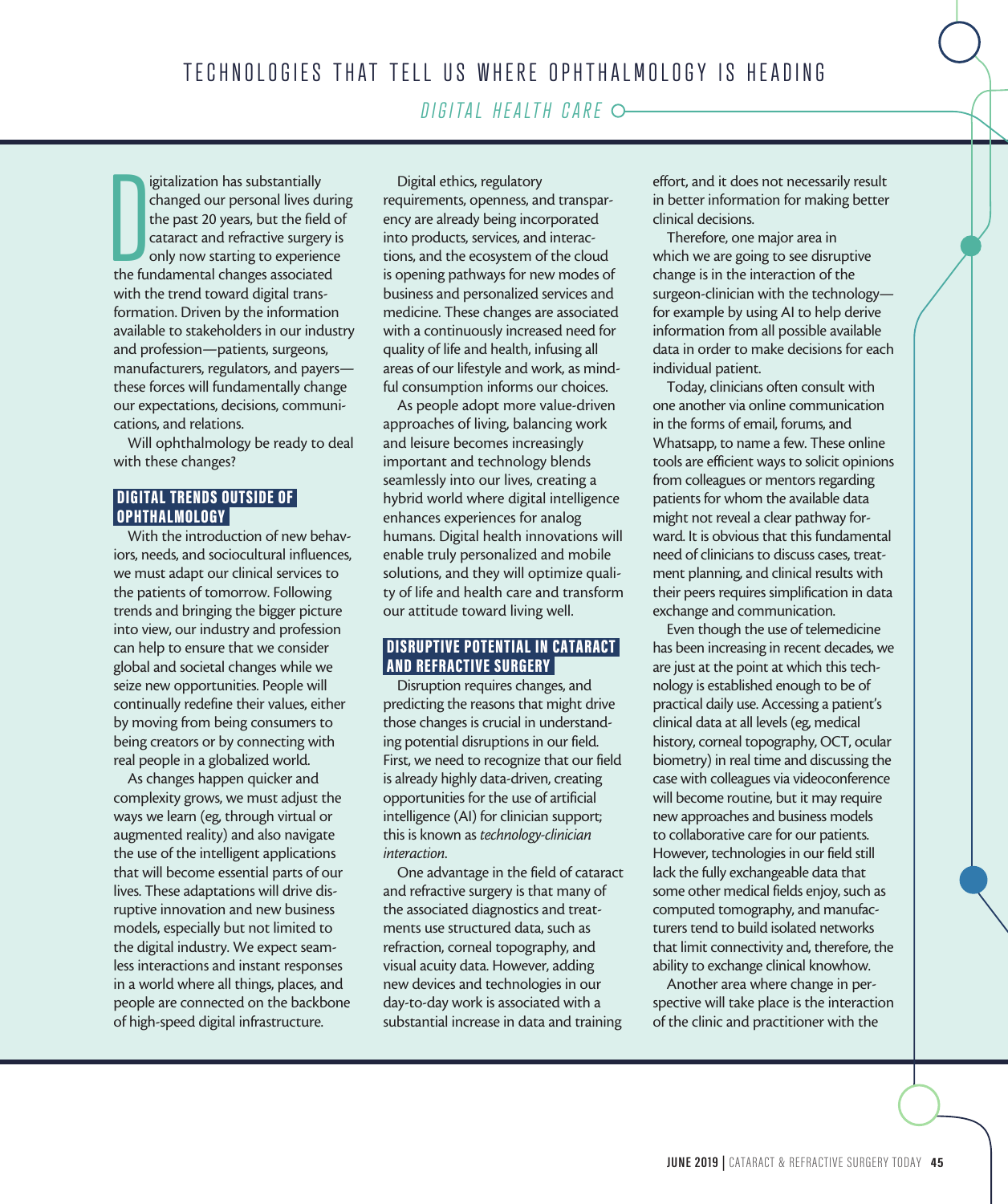patient; this is known as *patient-clinician interaction*. Most electronic health records have historically been built as electronic patient files. In the near future, they will increasingly become more process- and customer-oriented business solutions. This is because of the need to connect social media marketing information, agenda and appointment software, resource planning, patient medical documentation, financials, and communication history through a customer relationship management (CRM) software solution. Starting from the first interaction of the patient with the clinic (eg, on social media), these new paradigms will simplify appointment scheduling by providing online tools that are linked with the clinic's resource planning efforts. The new CRM systems will subsequently guide patients through the pathway of the clinic, finally leading to posttreatment support. Driving and supporting the patient in this way, throughout his or her experience with the clinic, will lead to increased efficiency and cost reductions.

Whereas our industry and profession are currently focused on technology-clinician interaction, there have been limited attempts to improve the direct interaction of the patient with technology—the *technology-patient interaction*. Especially in regard to screening, monitoring, and educating patients, new technologies will change the ways patients interact with technology to determine their current status of vision and vision needs.

As an example, we now typically make clinical decisions based on a single patient visit. Whereas this is straightforward in most cases, such as when clear clinical signs of a cataract are seen, in many cases additional visits are

needed until a medical intervention is indicated, as for a patient with a progressive condition. Here, new technologies that would allow the patient to monitor his or her vision over time would provide more insights into the arc of progression.

Besides this, patients will have more resources to become educated about their situation, and this will allow them to make informed decisions. Patients might access diagnostic devices that can check their visual situation at new points of contact, like at home or at a supermarket, and direct them to the health care provider that is best able to support their vision needs.

The concept of patients directly interacting with technology is new to our field, and it has the potential to be disruptive because it might bypass or replace the health care provider, to some extent, while technology develops in that space. The short- or mid-term impacts of these developments in the next 2 to 5 years will probably remain small, but in the longer-term perspective they may be significant enough to change the focus of our industry from supporting the surgeon toward a new focus on solving individual patient needs.

#### TECHNICAL FRONTIERS AND LIMITATIONS

Aside from the general infrastructure required for data exchange, storage, and analysis, some general basic challenges that will soon be overcome will affect the way we use information in the coming years.

► No. 1: The ability to harvest high-quality **data about individuals, processes, and technologies.** Even when we can gather a lot of data (or, in the modern term, *big data*), the integrity and quality of that data is essential. The general principle

of "garbage in, garbage out," or, in the German phrase, "wer misst misst mist" (he who is measuring, measures garbage), applies here. One needs to consider the quality and integrity of data, not just the quantity.

In a practical example, if your corneal topography device is miscalibrated, you likely will end up with wrong measurements of your patient's cornea. Measuring that cornea 100 times with that device will not provide you more insight, as the fundamental data remain wrong.

Besides accuracy, we also must consider the signal-to-noise ratio in every measurement. Separating the noise from the good quality information within a data set is critical. Large data sets can help to achieve that separation, but if the noise is fundamentally related to the measurement, the good quality information might remain hidden in the noise. Additionally, outliers and missing data in a data set can also be a challenge, as they might affect the data processing in a later step.

Consequently, if we intend to process big data, we must consider adding a data-clearing step to ensure that the data provided for analysis are suitable and reliable.

<sup>s</sup> **No. 2: The use of data analysis (or, in the modern terms,** *AI* **and** *machine learning***) to process the cleared data to extract useful information.** Methods that are used for this purpose of statistical processing are typically decision trees, regression analyses, or neuronal networks. Practically speaking, these methods are not new, but the available data and the processing speed used to run such methods has reached phenomenal levels.

Training algorithms require a training data set to establish the model, a test

## DIGITAL HEALTH CARE: TECHNICAL FRONTIERS AND LIMITATIONS



No. 1: The ability to **harvest high-quality data** about individuals, processes, and technologies.



No. 2: The use of **artificial intelligence and machine learning** to process the cleared data to extract useful information.



No. 3: The **translation of an output of an algorithm into practical information** for making personal, clinical, technical, or business decisions.